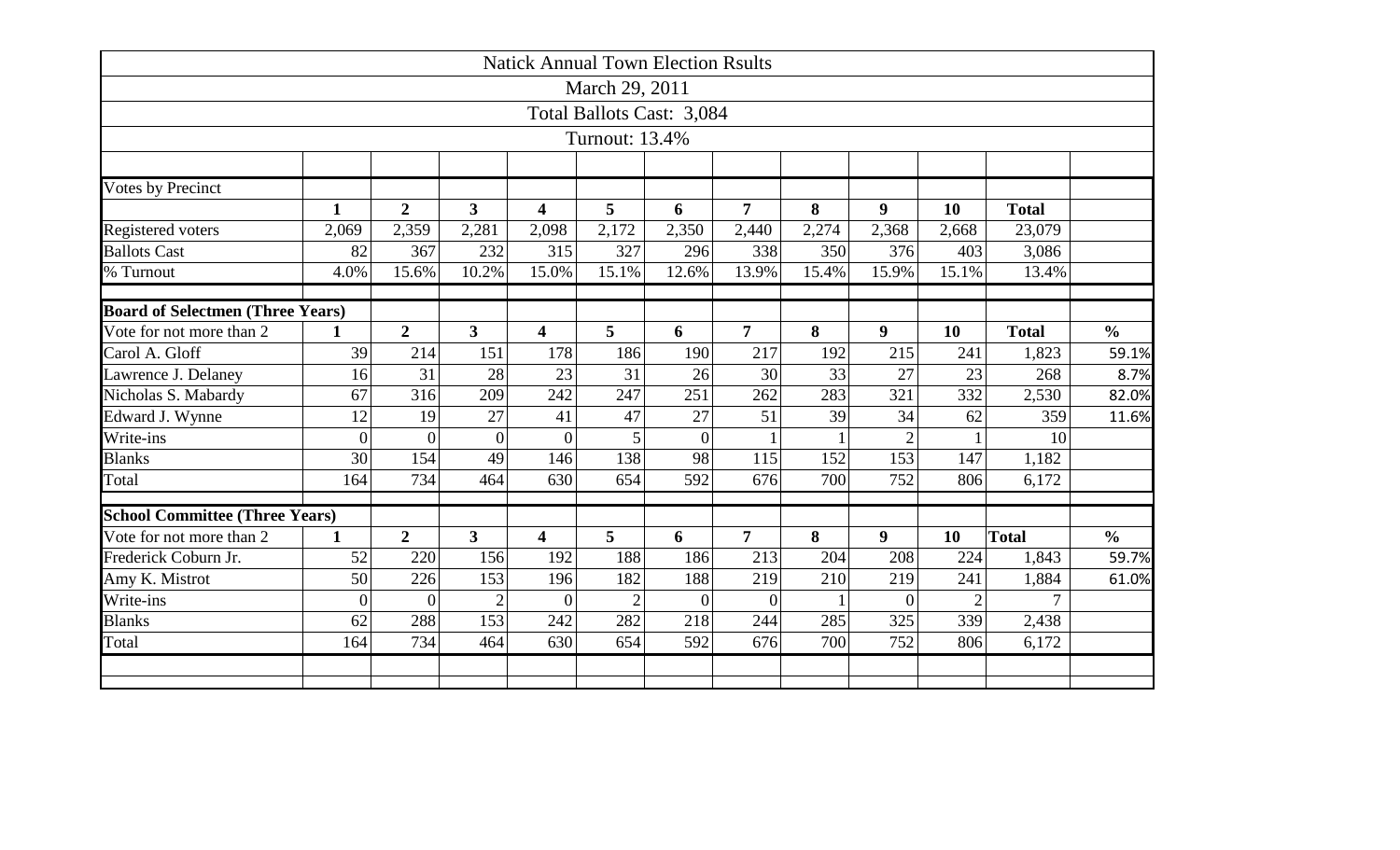|                                         |                  |                  |                | <b>Natick Annual Town Election Rsults</b> |                |                           |                |                |                |                  |              |               |
|-----------------------------------------|------------------|------------------|----------------|-------------------------------------------|----------------|---------------------------|----------------|----------------|----------------|------------------|--------------|---------------|
|                                         |                  |                  |                |                                           | March 29, 2011 |                           |                |                |                |                  |              |               |
|                                         |                  |                  |                |                                           |                | Total Ballots Cast: 3,084 |                |                |                |                  |              |               |
|                                         |                  |                  |                |                                           | Turnout: 13.4% |                           |                |                |                |                  |              |               |
|                                         |                  |                  |                |                                           |                |                           |                |                |                |                  |              |               |
| <b>School Committee (Two Years)</b>     |                  |                  |                |                                           |                |                           |                |                |                |                  |              |               |
| Vote for not more than 1                | $\mathbf{1}$     | $\overline{2}$   | 3              | $\overline{\mathbf{4}}$                   | 5              | 6                         | $\overline{7}$ | 8              | 9              | 10               | <b>Total</b> | $\frac{0}{0}$ |
| Paul H. Laurent                         | 66               | 247              | 162            | 213                                       | 199            | 194                       | 226            | 214            | 216            | 238              | 1,975        | 64.0%         |
| Write-ins                               | $\boldsymbol{0}$ | $\theta$         |                | $\overline{0}$                            | $\theta$       | $\Omega$                  | $\theta$       | $\theta$       | $\theta$       | $\overline{2}$   | 3            |               |
| <b>Blanks</b>                           | 16               | 120              | 69             | 102                                       | 128            | 102                       | 112            | 136            | 160            | 163              | 1,108        |               |
| Total                                   | 82               | 367              | 232            | 315                                       | 327            | 296                       | 338            | 350            | 376            | 403              | 3,086        |               |
| <b>Board of Assessors (Three Years)</b> |                  |                  |                |                                           |                |                           |                |                |                |                  |              |               |
| Vote for not more than 1                | $\mathbf 1$      | $\overline{2}$   | 3              | 4                                         | 5              | 6                         | $\overline{7}$ | 8              | 9              | 10               | <b>Total</b> | $\frac{0}{0}$ |
| <b>Stephen Hansen</b>                   | 67               | 245              | 174            | 204                                       | 191            | 202                       | 232            | 225            | 240            | 259              | 2,039        | 66.1%         |
| Write-ins                               | $\overline{0}$   | $\overline{0}$   |                | $\theta$                                  |                | $\Omega$                  | 0              | $\overline{2}$ | $\theta$       |                  |              |               |
| <b>Blanks</b>                           | 15               | 122              | 57             | 111                                       | 135            | 94                        | 106            | 123            | 136            | 143              | 1,042        |               |
| Total                                   | 82               | 367              | 232            | 315                                       | 327            | 296                       | 338            | 350            | 376            | 403              | 3,086        |               |
| <b>Constable (Two Years)</b>            |                  |                  |                |                                           |                |                           |                |                |                |                  |              |               |
| Vote for not more than 2                | $\mathbf{1}$     | $\overline{2}$   | 3              | 4                                         | 5              | 6                         | $\overline{7}$ | 8              | 9              | 10               | <b>Total</b> | $\frac{0}{0}$ |
| Harold T. Garvey                        | 56               | 215              | 145            | 190                                       | 162            | 168                       | 188            | 197            | 189            | 221              | 1,731        | 56.1%         |
| <b>James Lavezzo</b>                    | 62               | 225              | 167            | 200                                       | 196            | 211                       | 216            | 208            | 213            | 220              | 1,918        | 62.2%         |
| Write-ins                               | $\boldsymbol{0}$ | $\overline{0}$   | $\overline{0}$ | $\overline{0}$                            | $\overline{0}$ | $\overline{0}$            | $\overline{0}$ |                | $\overline{0}$ | $\boldsymbol{0}$ |              |               |
| <b>Blanks</b>                           | 46               | 294              | 152            | 240                                       | 296            | 213                       | 272            | 294            | 350            | 365              | 2,522        |               |
| Total                                   | 164              | 734              | 464            | 630                                       | 654            | 592                       | 676            | 700            | 752            | 806              | 6,172        |               |
| <b>Board of Health (Three Years)</b>    |                  |                  |                |                                           |                |                           |                |                |                |                  |              |               |
| Vote for not more than 1                | $\mathbf{1}$     | $\boldsymbol{2}$ | 3              | 4                                         | 5              | 6                         | $\overline{7}$ | 8              | 9              | 10               | <b>Total</b> | $\frac{0}{0}$ |
| Ian L. Wong                             | 68               | 249              | 163            | 202                                       | 189            | 189                       | 234            | 221            | 221            | 244              | 1,980        | 64.2%         |
| Write-ins                               | $\boldsymbol{0}$ | $\overline{2}$   |                | $\overline{0}$                            | $\overline{0}$ | $\Omega$                  | $\overline{0}$ | $\overline{2}$ | $\overline{0}$ | $\overline{0}$   | 5            |               |
| <b>Blanks</b>                           | 14               | 116              | 68             | 113                                       | 138            | 107                       | 104            | 127            | 155            | 159              | 1,101        |               |
| Total                                   | 82               | 367              | 232            | 315                                       | 327            | 296                       | 338            | 350            | 376            | 403              | 3,086        |               |
| <b>Planning Board (Five Years)</b>      |                  |                  |                |                                           |                |                           |                |                |                |                  |              |               |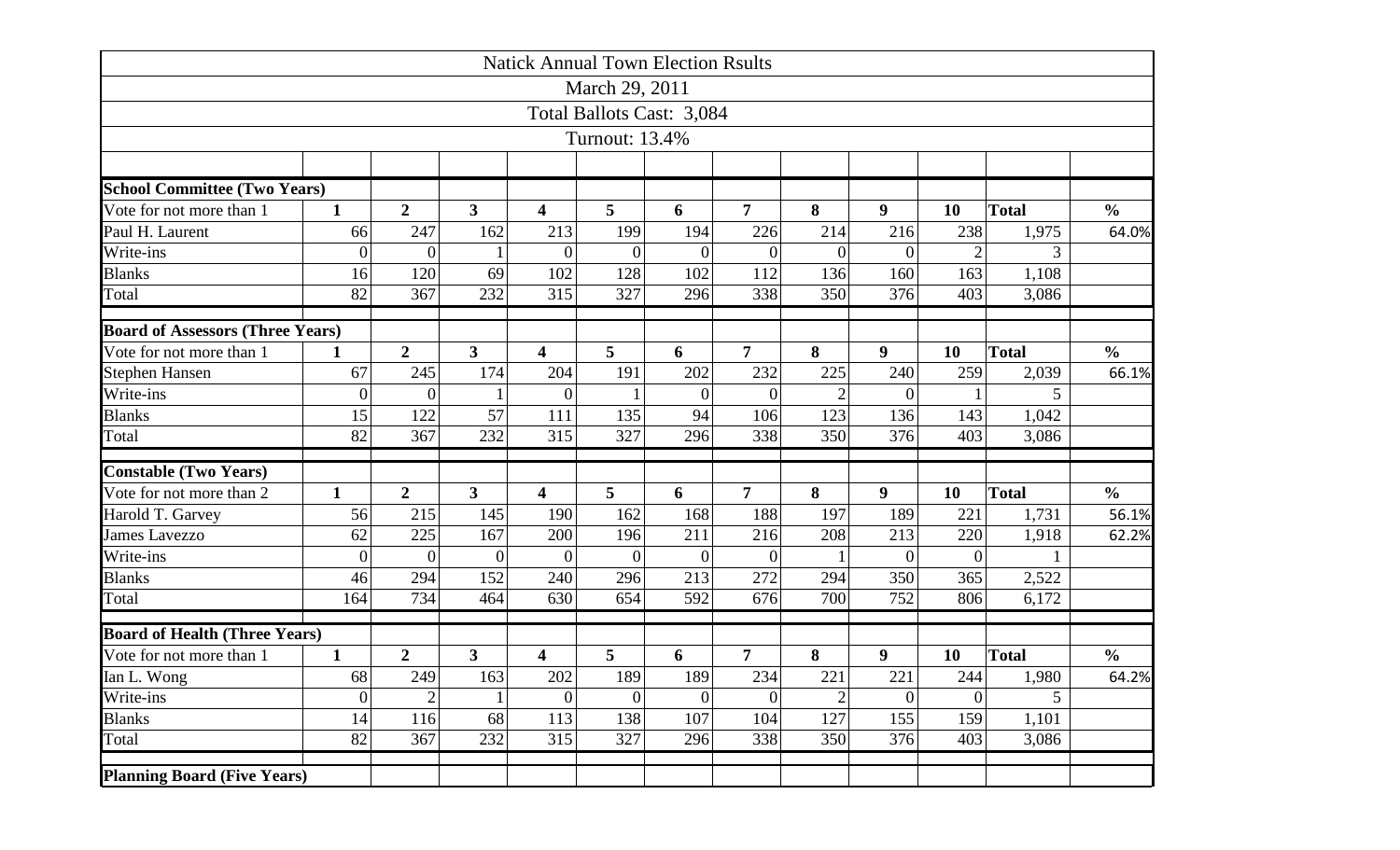|                                               |                |                |                         |                |                | <b>Natick Annual Town Election Rsults</b> |                |          |                  |                    |              |               |
|-----------------------------------------------|----------------|----------------|-------------------------|----------------|----------------|-------------------------------------------|----------------|----------|------------------|--------------------|--------------|---------------|
|                                               |                |                |                         |                | March 29, 2011 |                                           |                |          |                  |                    |              |               |
|                                               |                |                |                         |                |                | Total Ballots Cast: 3,084                 |                |          |                  |                    |              |               |
|                                               |                |                |                         |                | Turnout: 13.4% |                                           |                |          |                  |                    |              |               |
|                                               |                |                |                         |                |                |                                           |                |          |                  |                    |              |               |
| Vote for not more than 1                      | $\mathbf{1}$   | $\overline{2}$ | $\overline{\mathbf{3}}$ | 4              | 5              | 6                                         | $\overline{7}$ | 8        | 9                | 10                 | <b>Total</b> | $\frac{0}{0}$ |
| Andrew J. Meyer                               | 64             | 237            | 163                     | 207            | 181            | 187                                       | 227            | 219      | 219              | 247                | 1,951        | 63.2%         |
| Write-ins                                     | $\overline{0}$ | $\theta$       | $\overline{0}$          | $\theta$       | $\Omega$       | $\Omega$                                  | $\Omega$       | $\theta$ |                  | $\Omega$           |              |               |
| <b>Blanks</b>                                 | 18             | 130            | 69                      | 108            | 146            | 109                                       | 111            | 131      | 156              | 156                | 1,134        |               |
| Total                                         | 82             | 367            | 232                     | 315            | 327            | 296                                       | 338            | 350      | 376              | 403                | 3,086        |               |
| Planning Board Associate Member (Three Years) |                |                |                         |                |                |                                           |                |          |                  |                    |              |               |
| Vote for not more than 1                      | $\mathbf{1}$   | $\overline{2}$ | $\overline{\mathbf{3}}$ | 4              | 5              | 6                                         | $\overline{7}$ | 8        | $\boldsymbol{9}$ | <b>Total</b><br>10 |              | $\frac{0}{0}$ |
| Peter A. Nottonson                            | 65             | 234            | 153                     | 195            | 182            | 186                                       | 227            | 203      | 210              | 227                | 1,882        | 61.0%         |
| Write-ins                                     | $\overline{0}$ | $\overline{0}$ |                         | $\theta$       | 0              | $\Omega$                                  | $\Omega$       |          | $\theta$         | $\Omega$           |              |               |
| <b>Blanks</b>                                 | 17             | 133            | 78                      | 120            | 145            | 110                                       | 111            | 146      | 166              | 176                | 1,202        |               |
| Total                                         | 82             | 367            | 232                     | 315            | 327            | 296                                       | 338            | 350      | 376              | 403                | 3,086        |               |
|                                               |                |                |                         |                |                |                                           |                |          |                  |                    |              |               |
| <b>Recreation and Parks (Three Years)</b>     |                |                |                         |                |                |                                           |                |          |                  |                    |              |               |
| Vote for not more than 2                      | 1              | $\overline{2}$ | $\overline{3}$          | 4              | 5              | 6                                         | $\overline{7}$ | 8        | 9                | 10                 | <b>Total</b> | $\frac{0}{0}$ |
| Michael J. Fair                               | 57             | 269            | 185                     | 210            | 188            | 193                                       | 223            | 210      | 230              | 261                | 2,026        | 65.7%         |
| John L. Griffith                              | 38             | 146            | 111                     | 125            | 108            | 124                                       | 152            | 148      | 167              | 151                | 1,270        | 41.2%         |
| James M. McMullin                             | 32             | 96             | 62                      | 85             | 112            | 88                                        | 89             | 86       | 76               | 94                 | 820          | 26.6%         |
| Write-ins                                     | $\mathbf{0}$   | $\overline{0}$ | $\overline{0}$          | $\overline{0}$ | $\overline{0}$ | $\overline{0}$                            | $\overline{0}$ |          | $\overline{0}$   | $\overline{0}$     |              |               |
| <b>Blanks</b>                                 | 37             | 223            | 106                     | 210            | 246            | 187                                       | 212            | 255      | 279              | 300                | 2,055        |               |
| Total                                         | 164            | 734            | 464                     | 630            | 654            | 592                                       | 676            | 700      | 752              | 806                | 6,172        |               |
|                                               |                |                |                         |                |                |                                           |                |          |                  |                    |              |               |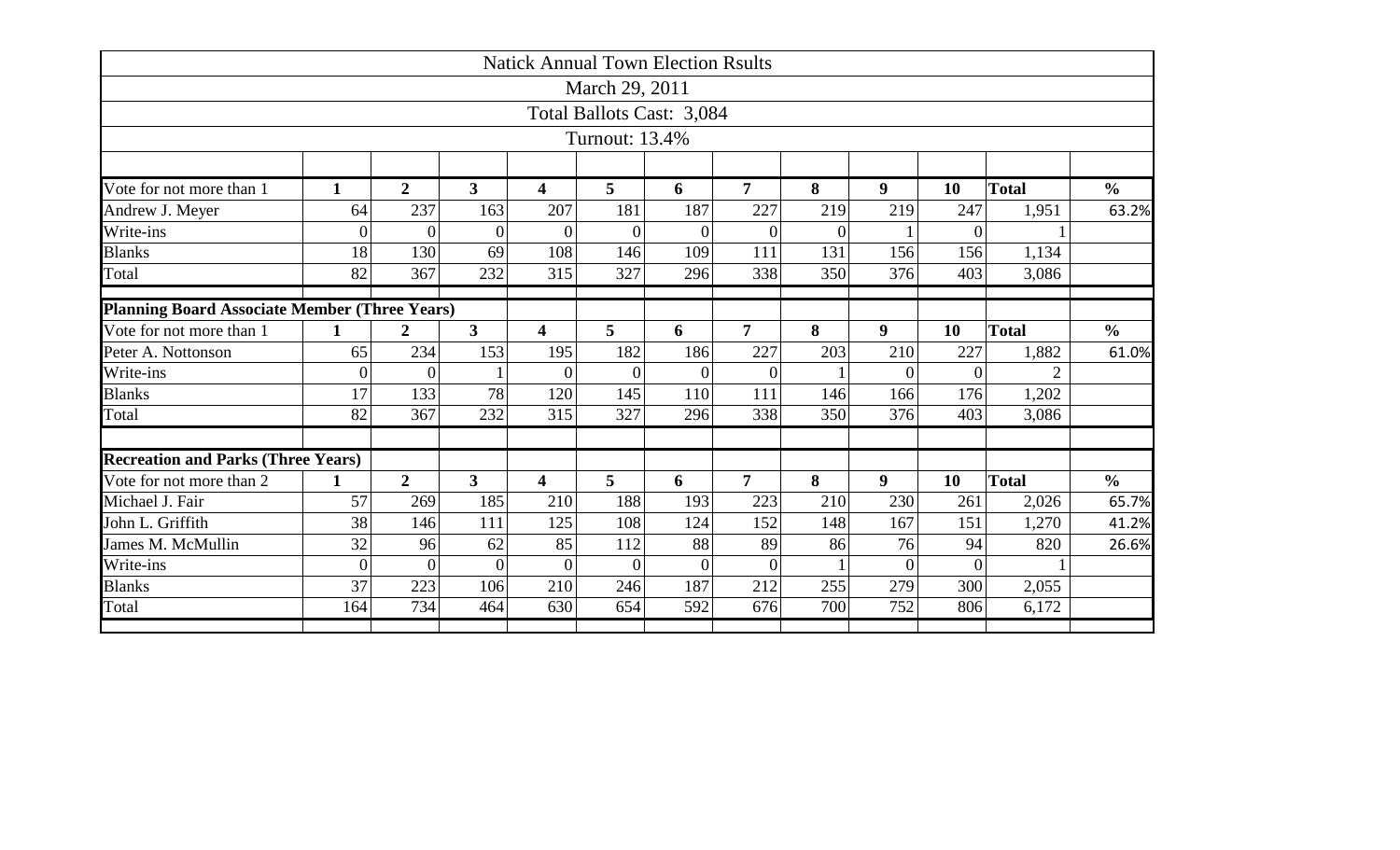|                                              |                |                |                         | <b>Natick Annual Town Election Rsults</b> |                |                           |                |          |                  |                |                |               |
|----------------------------------------------|----------------|----------------|-------------------------|-------------------------------------------|----------------|---------------------------|----------------|----------|------------------|----------------|----------------|---------------|
|                                              |                |                |                         |                                           | March 29, 2011 |                           |                |          |                  |                |                |               |
|                                              |                |                |                         |                                           |                | Total Ballots Cast: 3,084 |                |          |                  |                |                |               |
|                                              |                |                |                         |                                           | Turnout: 13.4% |                           |                |          |                  |                |                |               |
|                                              |                |                |                         |                                           |                |                           |                |          |                  |                |                |               |
| <b>Natick Housing Authority (Five Years)</b> |                |                |                         |                                           |                |                           |                |          |                  |                |                |               |
| Vote for not more than 1                     | $\mathbf 1$    | $\overline{2}$ | $\mathbf{3}$            | 4                                         | 5              | 6                         | $\overline{7}$ | 8        | 9                | 10             | <b>Total</b>   | $\frac{0}{0}$ |
| Lawrence J. Delaney                          | 30             | 80             | 59                      | 86                                        | 102            | 67                        | 65             | 79       | 79               | 83             | 730            | 23.7%         |
| Charlene B. Foss                             | 44             | 213            | 140                     | 167                                       | 157            | 206                       | 219            | 220      | 223              | 220            | 1,809          | 58.6%         |
| Write-ins                                    | $\overline{0}$ | $\overline{0}$ | $\overline{0}$          | $\overline{0}$                            | $\theta$       | $\theta$                  | $\Omega$       | $\Omega$ | $\theta$         | $\overline{0}$ | $\overline{0}$ |               |
| <b>Blanks</b>                                | 8              | 74             | 33                      | 62                                        | 68             | 23                        | 54             | 51       | 74               | 100            | 547            |               |
| Total                                        | 82             | 367            | 232                     | 315                                       | 327            | 296                       | 338            | 350      | 376              | 403            | 3,086          |               |
| <b>Natick Housing Authority (Two Years)</b>  |                |                |                         |                                           |                |                           |                |          |                  |                |                |               |
| Vote for not more than 1                     | 1              | $\overline{2}$ | $\overline{\mathbf{3}}$ | $\overline{\mathbf{4}}$                   | 5              | 6                         | $\overline{7}$ | 8        | $\boldsymbol{9}$ | 10             | <b>Total</b>   | $\frac{0}{0}$ |
| Richard R. MacPherson                        | 39             | 143            | 116                     | 130                                       | 133            | 92                        | 112            | 150      | 171              | 168            | 1,254          | 40.6%         |
| Jeanne Williamson Ostroff                    | 38             | 170            | 91                      | 137                                       | 138            | 167                       | 186            | 152      | 157              | 172            | 1,408          | 45.6%         |
| Write-ins                                    | $\overline{0}$ | $\theta$       | $\overline{0}$          | $\overline{0}$                            | $\theta$       | $\Omega$                  | $\Omega$       | $\Omega$ | $\Omega$         | $\overline{0}$ | $\Omega$       |               |
| <b>Blanks</b>                                | 5              | 54             | 25                      | 48                                        | 56             | 37                        | 40             | 48       | 48               | 63             | 424            |               |
| Total                                        | 82             | 367            | 232                     | 315                                       | 327            | 296                       | 338            | 350      | 376              | 403            | 3,086          |               |
|                                              |                |                |                         |                                           |                |                           |                |          |                  |                |                |               |